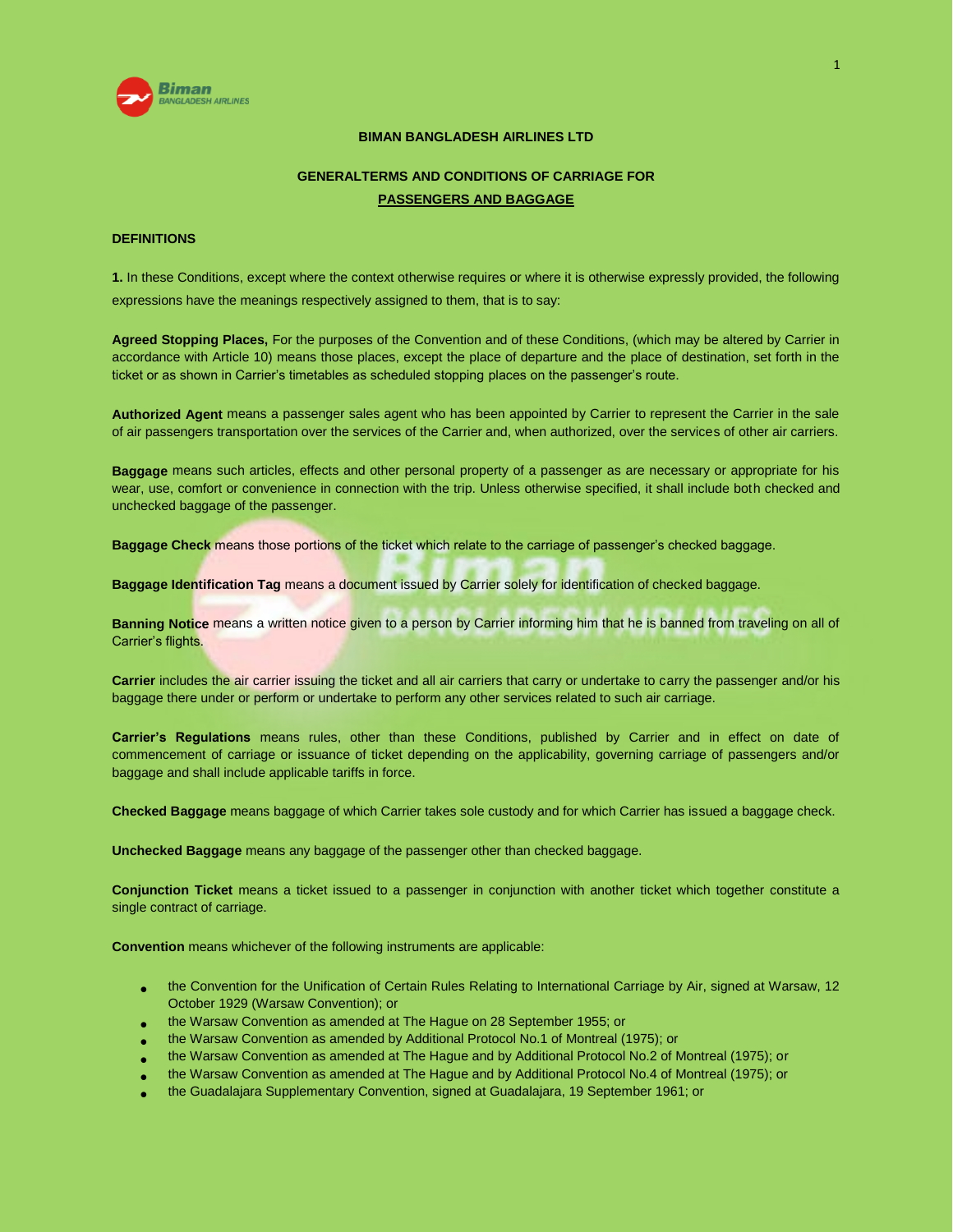

 the Convention for the Unification of Certain Rules for International Carriage by Air, signed at Montreal, 28 May 1999 (Montreal Convention).

**Damage** includes death, injury, delay, loss, partial loss or other damage of whatsoever nature arising out of or in connection with carriage or other services performed by Carrier incidental thereto.

**Days** means calendar days, including all seven days of the week; provided that, for the purpose of notification, the day upon which notice is dispatched shall not be counted; and that for purposes of determining duration of validity the day upon which the ticket is issued, or flight commenced, shall not be counted.

**Flight Coupon** means that portion of the ticket that bears the notation "good for passage", or in the case of an electronic ticket, the electronic coupon, and indicates the particular places which passenger is entitled to be carried.

**Itinerary Receipt** means a document or documents forming part of the electronic ticket which includes the information and notices required under the Convention and as otherwise required.

**Normal Fare** means the highest fare established for a first, intermediate or economy/tourist class service during the period of applicability.

**Special Fare** means a fare other than the normal fare.

Passenger means any person, except members of the crew, carried or to be carried in an aircraft with the consent of Carrier.

**Passenger Coupon or Passenger Receipt** means that portion of the ticket issued by or on behalf of Carrier, which is so marked and which ultimately is to be retained by the passenger.

**Stopover** means a deliberate interruption of the journey by the passenger, at a point between the place of departure and the place of destination, which has been agreed to in advance by Carrier.

**Ticket** means either the document entitled "Passenger Ticket and Baggage Check", or the Electronic Ticket, in each case issued by or on behalf of Carrier, and including Conditions of Contract, notices and the Coupons contained in it.

**Electronic Ticket** means the Itinerary Receipt issued by or on behalf of Carrier, the Electronic Coupons and, if applicable, a boarding document.

**Electronic Coupon** means an electronic Flight Coupon or other value document held in Carrier's database.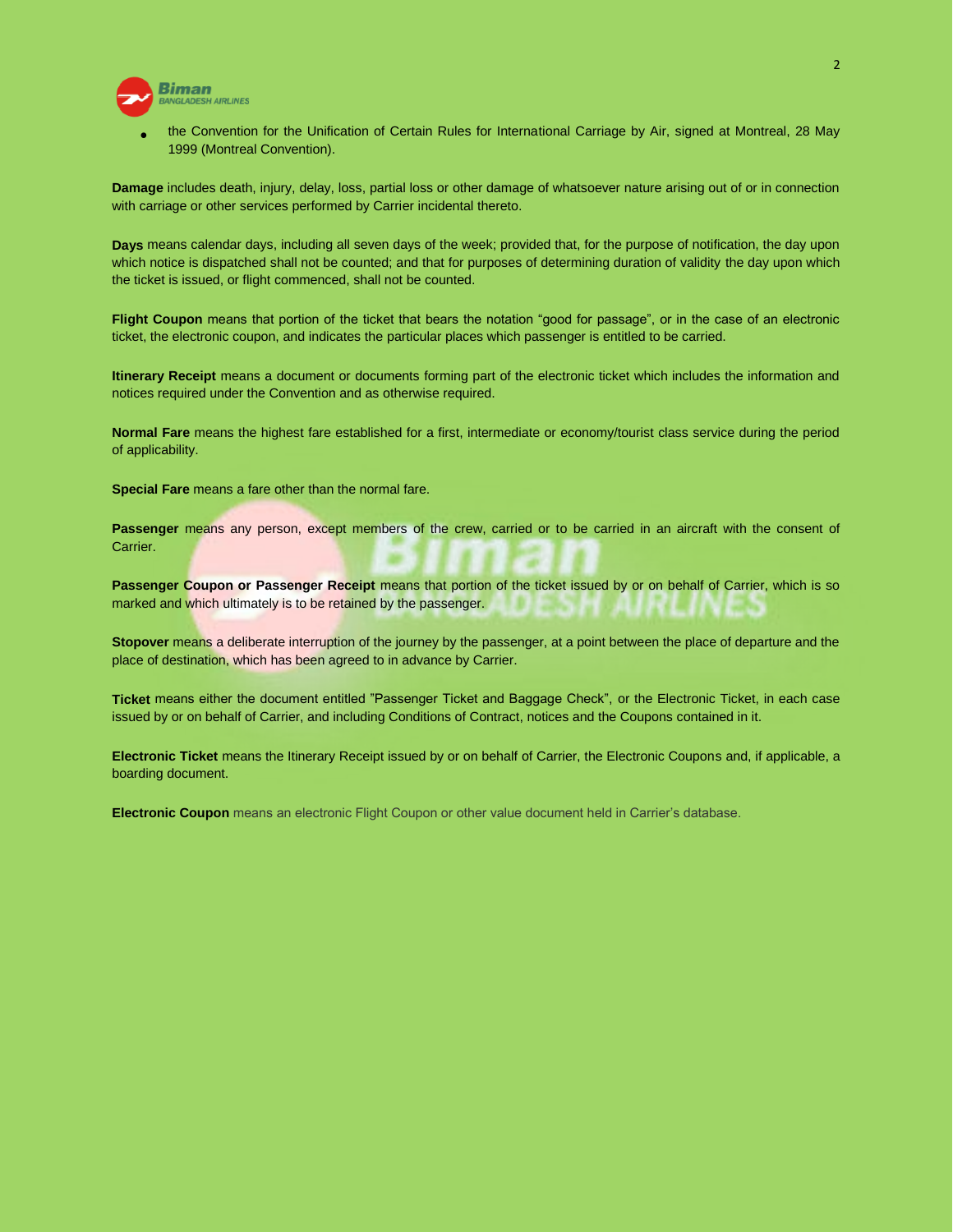

# **THE BELOW TERMS AND CONDITIONS APPLY TO BOTH BIMAN DIRECT AND CONNECTING FLIGHTS**

### **GENERAL INFORMATION**

While compiling this information, Biman has endeavored to ensure that all information is correct. However, no guarantee or representation is made to the accuracy or completeness of the information contained here. This information is subject to changes by Biman without notice.

### **CLASS OF SERVICE**

Biman offers two classes of service:

- Business Class
- Economy Class

Business Class is available on most of our Boeing and Airbus flights. However we do not offer this class on DC-10 and F-28 aircraft.

### **NON-SMOKING FLIGHTS**

The Government of Bangladesh prohibits smoking on all Biman flights. As a separate precautionary measure, all toilets are fitted with smoke detectors.

# **RESERVATION**

We suggest that you make your reservations as far in advance as possible through any Biman office or approved Travel Agent. You can also book and purchase your E-Ticket by using our online booking facility. The Biman reservation system incorporates sophisticated, state-of-the-art technology. Since inception, the Biman network has been fully computerized and we were the first to fully automate our reservation system. We kindly request you to supply a contact number during reservation for each city in your itinerary. This will enable us to inform you of any irregularity with a flight on which you are booked.

# **RESERVATION REQUIREMENTS**

- Reservations are not confirmed until recorded as accepted by Carrier or its authorized Agent.
- As provided in carrier's Regulations, certain fares may have conditions, which limit or exclude the passenger's right to change or cancel reservations.

### **APPLICABILITY**

#### **1. GENERAL:-**

(a) These Conditions are the Carrier's Conditions of Carriage referred to in the ticket and, except as provided in Paragraphs 2, 3, 4 and 5, apply to all carriage by air of passengers and baggage, including services incidental thereto, performed by Carrier for reward.

(b) These Conditions also apply to gratuitous and reduced fare carriage except to the extent that Carrier has provided otherwise in its Regulations or in the relevant contracts, passes or tickets.

(c) These Conditions and Carrier's Regulations, fares and charges are subject to change without notice; provided that no such change shall apply after the carriage hereunder has commenced. The fares and charges applicable to the carriage are those in effect at the date of commencement of carriage covered by the first flight coupon of the ticket, or in the case of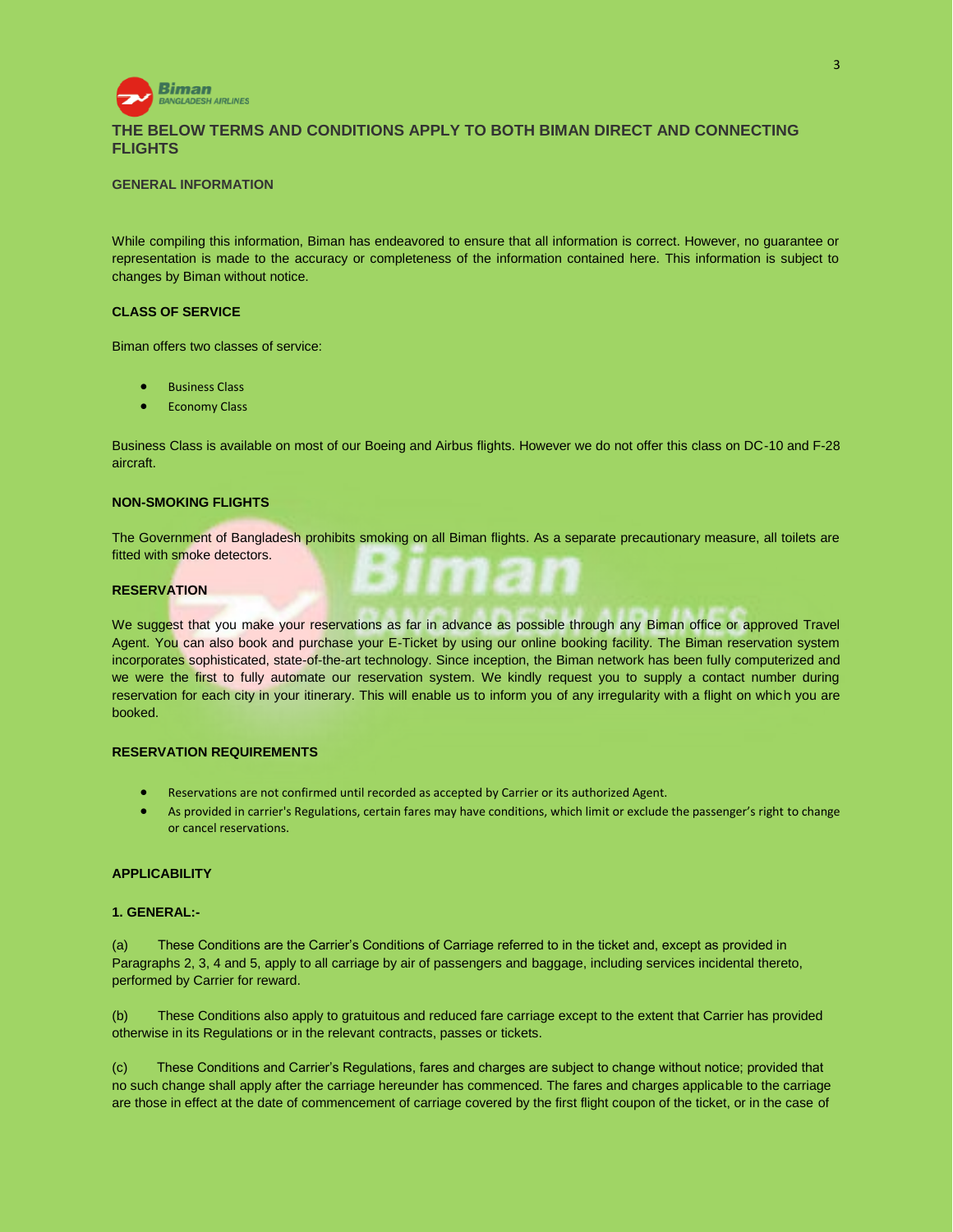

an electronic ticket, as indicated for the first flight segment in the itinerary receipt, except as otherwise provided in Carrier's Regulations.

### **2. CHARTERS**

If Carriage is performed pursuant to a charter agreement, the Charter Regulations (if any) of Carrier shall be applicable thereto and these Conditions apply only to the extent provided in the said Charter Regulations. Where there are no Charter Regulations applicable, these Conditions shall apply to such Carriage in so far as they are not excluded by or inconsistent with the terms of the charter agreement and the charter ticket. The passenger, by accepting the Carriage pursuant to the said charter agreement, whether or not concluded with the passenger, agrees to be bound by the applicable provisions of such agreement.

### **3. CODE SHARES**

On some services, Carrier has arrangements with other carriers known as "Code Shares". This means that even if the passenger has a reservation with Carrier and holds a ticket where Carrier's name or airline designator code is indicated as the carrier, another carrier may operate the aircraft. If such arrangements apply, Carrier will advise the passenger of the carrier operating the aircraft at the time the passenger makes a reservation. Please refer to [www.biman-airlines.com](http://www.biman-airlines.com/) for further information.

### **4. OVERRIDING LAW**

To the extent that any provision contained or referred to herein is contrary to anything contained in the Convention where applicable and in any applicable laws, government regulations, orders or requirements that cannot be waived by agreement of the parties, such provision shall not apply. The invalidity of any provision shall not affect the validity of any other provision.

### **5. CONDITIONS PREVAIL OVER REGULATIONS.**

Save as provided herein, in the event of inconsistency between these Conditions and Carrier's Regulations, these Conditions shall prevail, except where tariffs in force in the United States or Canada apply, in which case the tariffs shall prevail.

#### **TICKETS**

### **1. EVIDENCE OF CONTRACT**

The ticket constitutes prima facie evidence of the contract of carriage between Carrier and the passenger named on the ticket. Carrier will provide carriage only to the passenger holding such ticket, or holding, as proof of payment or part payment, any other Carrier document issued by Carrier or its Authorized Agent. The ticket is and remains at all times the property of the issuing Carrier. The Conditions of Contract contained in the ticket are a summary of some of the provisions of these Conditions of Carriage.

### **2. TICKET REQUIREMENT**

Except in the case of an electronic ticket, a person shall not be entitled to be carried on a flight unless that person presents a ticket valid and duly issued in accordance with Carrier's Regulations and containing the flight coupon for that flight and all other unused flight coupons and the passenger coupon. A passenger shall furthermore not be entitled to be carried if the ticket presented is mutilated or if it has been altered otherwise than by Carrier or its Authorized Agent. In the case of an electronic ticket, a person shall not be entitled to be carried on a flight unless that person provides positive identification and has a ticket valid and duly issued in accordance with Carrier's Regulations and contained in Carrier's database.

### **3. CHANGES REQUESTED BY PASSENGER**

Changes to the ticket requested by the passenger will be subject to Carrier's Regulations.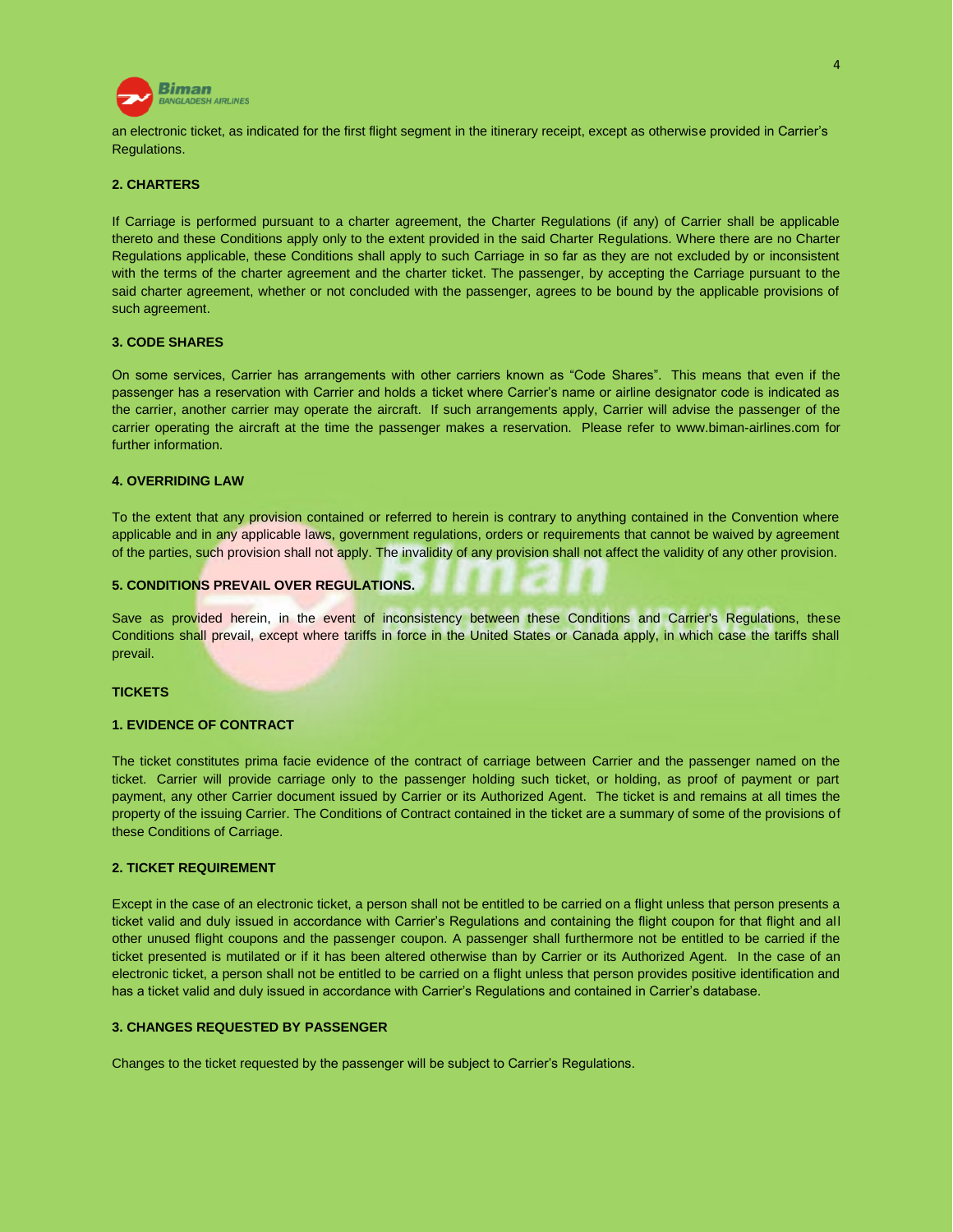

### **4. PERIOD OF VALIDITY**

A ticket is valid for carriage for one year from the date of commencement of travel or if no portion of the ticket is used, from the date of issue thereof, except as otherwise provided in the ticket, these Conditions or Carrier's Regulations.

# **A. EXTENSION OF TICKET VALIDITY**

If a passenger is prevented from traveling within the period of validity of the ticket because Carrier:

- 1. cancels the flight on which the passenger holds a reservation; or
- 2. omits a scheduled stop, being the passenger's place of departure, place of destination or a stopover; or
- 3. fails to operate a flight reasonably according to schedule; or
- 4. causes the passenger to miss a connection; or
- 5. substitutes a different class of service; or
- 6. is unable to provide previously confirmed space;

The validity of such passenger's ticket will be extended until Carrier's first flight on which space is available in the class of service for which the fare has been paid.

i) When a passenger with a normal fare ticket, or a special fare ticket which has the same validity as a normal fare ticket, is prevented from traveling within the period of validity of his ticket because at the time such passenger requests reservations Carrier is unable to provide space on the flight, the validity of such passenger's ticket will be extended until Carrier's first flight on which space is available in the class of service for which the fare has been paid, but for not more than seven days after such request for reservations.

**BANGLADESH AIRLINES** 

### **5. COUPON SEQUENCE**

a. Carrier will honour flight coupons, or in the case of an electronic ticket, an electronic coupon, only in sequence from the place of departure as shown on the ticket.

b. The ticket may not be valid and Carrier may not honour the passenger's ticket if the first flight coupon, or in the case of an electronic ticket, an electronic coupon, for international travel has not been used and the passenger commences his journey at any stopover or agreed stopping place.

c. Each flight coupon, or in the case of an electronic ticket, an electronic coupon, will be accepted for carriage in the class of service specified therein on the date and flight for which accommodation has been reserved. When flight coupons, or in the case of an electronic ticket, an electronic coupon, are issued without a reservation being specified thereon, space will be reserved on application subject to the conditions for the relevant fare and the availability of space on the flight applied for.

d. Where applicable, the passenger coupon and all unused flight coupons not previously surrendered to Carrier shall be retained by the passenger throughout his journey and shall be produced and the applicable flight coupons surrendered to Carrier at Carrier's request.

e. If the passenger fails or has failed to use the flight coupons, or in the case of an electronic ticket, the electronic coupon, in sequence, Carrier is entitled to re-compute the fares in accordance with Carrier's Regulations for the use of said coupons and the passenger is liable to pay to Carrier any difference between the recomputed fares and the fares already paid by or due from the passenger.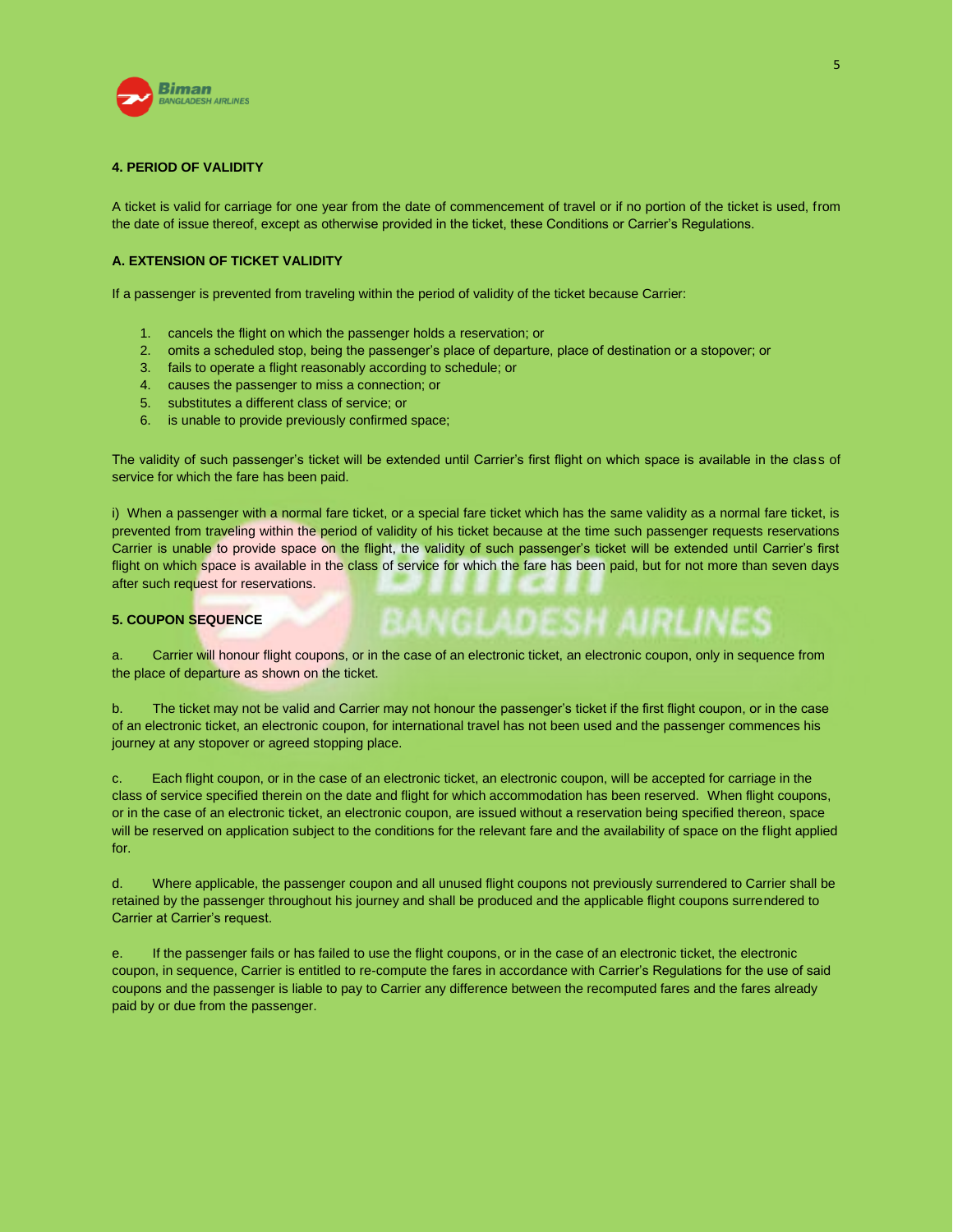

### **6. NAME AND ADDRESS OF CARRIER**

Carrier's name may be abbreviated in the ticket. Carrier's address shall be deemed to be the airport of departure shown opposite the first abbreviation of Carrier's name in the "CARRIER" box in the ticket, or in the case of an electronic ticket, as indicated for the first flight segment in the itinerary receipt.

# **7. STOPOVERS**

Stopovers may be permitted at agreed stopping places only if arranged with Carrier in advance and provided for in the ticket, and are subject to government requirements, Carrier's Regulations and Carrier's timetables. Additional charges for stopovers will be payable as provided in Carrier's Regulations.

### **8. FARES AND CHARGES.**

### **A. GENERAL.**

(i) Fares apply only for carriage from the airport at the point of origin to the airport at the point of destination. Fares do not include ground transport service between airports and between airports and town centres, unless Carrier's Regulations provide such ground transport will be furnished without additional charge.

(ii) Carrier does not provide any ground transport services between airports or between airports and town centres, except as otherwise provided in Carrier's Regulations. Carrier is not liable for the acts or omissions of any operator of such ground transport services and shall not be liable therefore by reason of anything done by an employee or agent of Carrier in assisting the passenger to avail of such services. In cases where Carrier itself provides ground transport services, these Conditions and Carrier's Regulations shall be deemed applicable to such services and any additional charges payable for the use of such services in accordance with Carrier's Regulations shall not be refundable if such services are not used by the passenger.

(iii) Meals served in the aircraft will be free of charge except as otherwise provided in Carrier's Regulations. Liquor and the provision of in-flight entertainment may be charged for in accordance with Carrier's Regulations. Meals other than meals served in the aircraft are not included in the fare and are payable by the passenger except as otherwise provided in Carrier's Regulations.

### **B. APPLICABLE FARES**

Applicable fares for carriage governed by these Conditions are those published by or on behalf of Carrier or, if not so published, constructed in accordance with Carrier's Regulations. Subject to government requirements and Carrier's Regulations, the applicable fare is the fare for the flight or flights in effect on the date of commencement of the carriage covered by the first flight coupon of the ticket, or in the case of an electronic ticket, as indicated for the first flight segment in the itinerary receipt. When the amount that has been collected is not the applicable fare the difference shall be paid by the passenger, or, as the case may be, refunded by Carrier, in accordance with Carrier's Regulations.

### **C. PRECEDENCE OF FARES**

Unless otherwise provided in Carrier's Regulations, a published fare takes precedence over the combination of intermediate fares applicable to the same class of service between the same points via the same routing.

### **D. ROUTING**

Unless otherwise provided in Carrier's Regulations, fares apply only to routings published in connection therewith. If there is more than one routing at the same fare, the passenger may specify the routing prior to issue of the ticket. If no routing is specified, Carrier may determine the routing.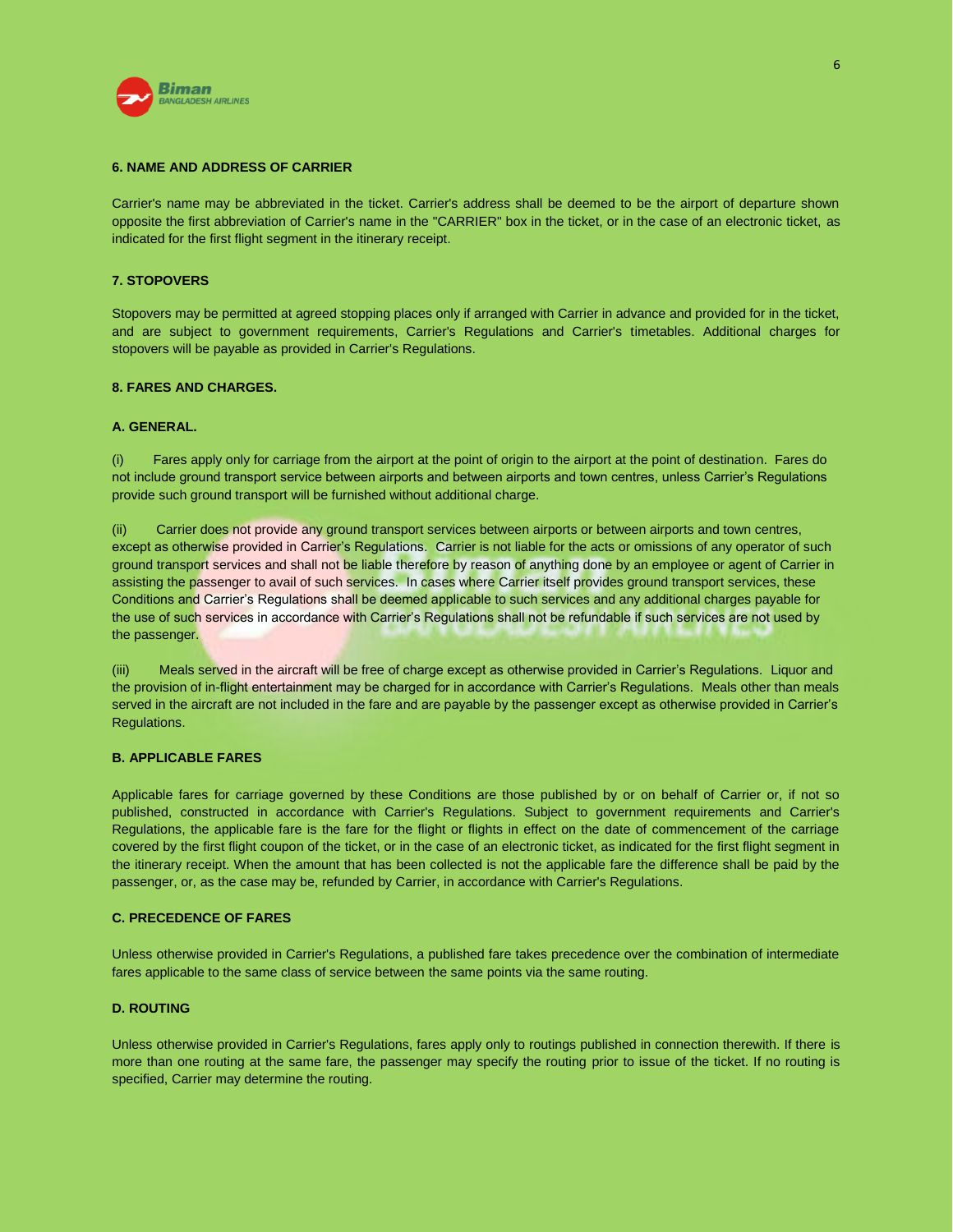

### **E. TAXES AND CHARGES**

Any tax or charge imposed by government or by municipal or other authority, or by the operator of an airport, in respect of a passenger or the use by a passenger of any services or facilities will be in addition to the published fares and charges and shall be payable by the passenger, except as otherwise provided in Carrier's Regulations.

### **F. CURRENCY**

Subject to applicable law, fares and charges are payable in any currency acceptable to Carrier. When payment is made in a currency other than the currency in which the fare is published, such payment will be made at the rate of exchange established in accordance with Carrier's Regulations.

# **RESERVATIONS**

### **RESERVATION REQUIREMENTS**

(a) A reservation is not confirmed until (1) it is entered on the appropriate flight coupon, or in the case of an electronic ticket, the electronic coupon, by Carrier or its Authorized Agent; (2) a ticket has been duly issued to the passenger, or in the case of an electronic ticket, when it has been duly created in Carrier's database; and (3) the passenger has paid for his ticket (or made credit arrangements with Carrier) within the ticketing time limit prescribed in Carrier's Regulations. A reservation that does not comply with any of these requirements may be cancelled by Carrier at any time without notice.

(b) As provided in Carrier's Regulations, certain fares may have conditions which limit or exclude the passenger's right to change or cancel reservations.

### **PERSONAL DATA**

The passenger recognizes that personal data has been given to Carrier for the purposes of making a reservation for carriage, obtaining ancillary services, facilitating immigration and entry requirements, and making available such data to government agencies who may share such personal data with other government agencies which is beyond the control of the Carrier. For these purposes the passenger authorizes Carrier to retain such data and to transmit it to its own offices, other carriers or the providers of such services, in whatever country they may be located. However, please note that government regulations may require that we provide information on or permit access to passenger/customer data.

# **SEATING**

Carrier does not guarantee to provide any particular seat in the aircraft and the passenger agrees to accept any seat that may be allotted on the flight in the class of service for which the ticket has been issued.

#### **SERVICE CHARGE WHEN SPACE NOT OCCUPIED**

A service charge, in accordance with Carrier's Regulations, may be payable by a passenger who fails to use space for which a reservation has been made or to cancel the reservation within the cancellation time limit prescribed in Carrier's Regulations.

### **COMMUNICATIONS EXPENSES**

The passenger will be charged for communications expenses made in connection with his reservation or journey and incurred by Carrier as a result of the passenger's request, other than communication expenses incurred in securing the original reservation on a flight.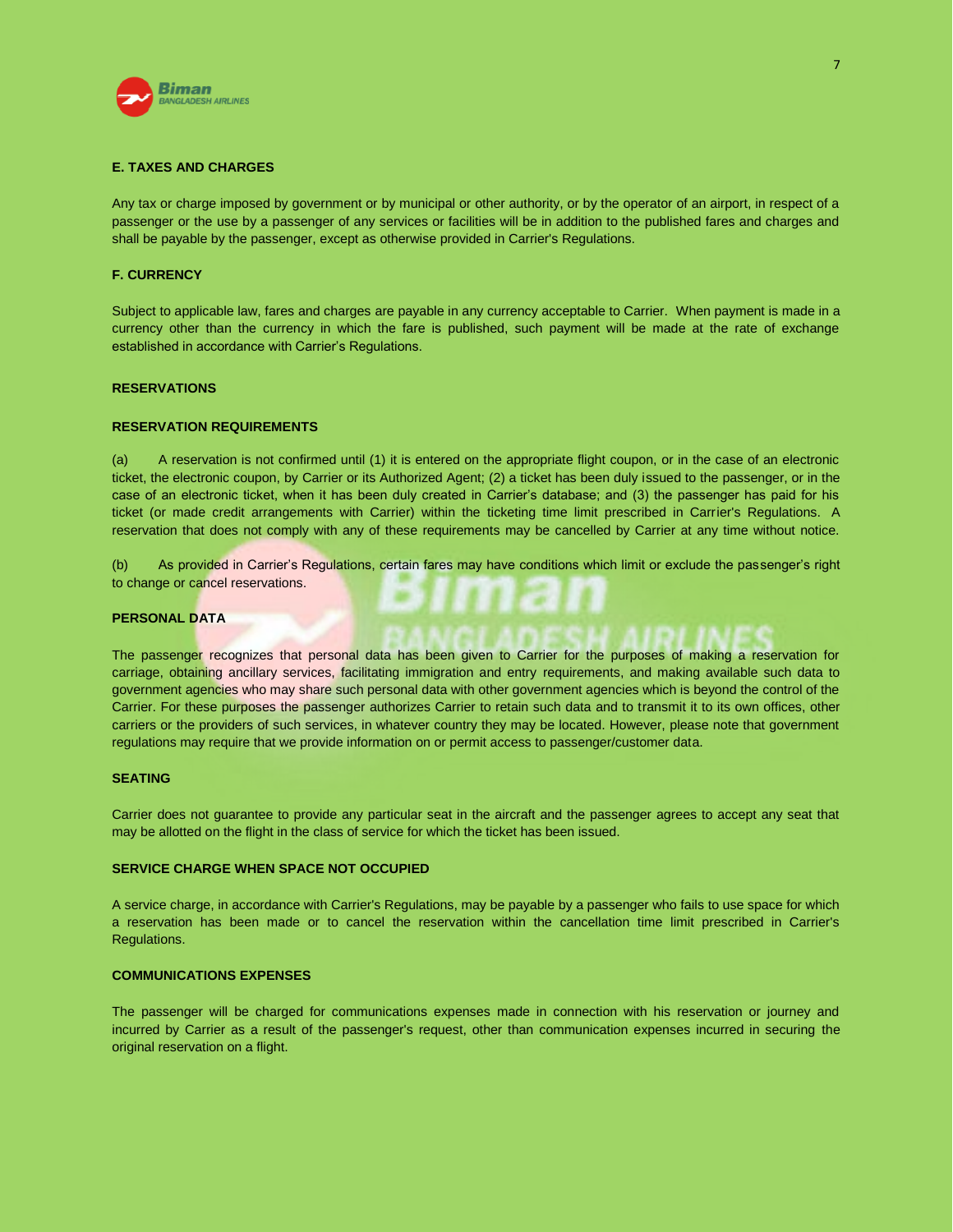

# **CANCELLATION OF ONWARD RESERVATIONS MADE BY CARRIER**

If a passenger does not use a reservation and fails to advise Carrier, Carrier will cancel or request cancellation of any onward or return reservations.

### **CHECK-IN**

Check-in usually starts 3 hours prior to departure and Check-in counters will be closed 60 minutes before departure time for all classes of passengers.

Certain formalities are required to be completed by the passenger at the airport before and after being accepted by the airline for travel. To complete these formalities and the check-in process, passengers are required to arrive at the airport sufficiently before the departure time of the flight.

# **REFUSAL OF AND LIMITATION ON CARRIAGE**

### **RIGHT TO REFUSE CARRIAGE**

Carrier may refuse carriage of any passenger or passenger's baggage for reasons of safety or if, in the exercise of its reasonable discretion, Carrier decides that:

(a) such action is necessary in order to comply with any applicable laws, regulations or orders of any state or country to be flown from, into or over; or

AIRLINES

(b) the conduct, age, or mental or physical state of the passenger is such as to:

- 1. require special assistance of Carrier, or
- 2. cause discomfort or make himself objectionable to other passengers, or
- 3. involve any hazard or risk to himself or to other persons or to property; or

(c) such action is necessary because the passenger has failed to observe the instructions of Carrier; or

(d) the passenger has refused to submit to a security check; or

(e) the applicable fare or any charges or taxes payable have not been paid, or credit arrangements agreed between Carrier and the passenger (or the person paying for the ticket) have not been complied with; or

### (f) **The passenger**:

- 1. does not appear to be properly documented, or
- 2. may seek to enter a country through which he is in transit, or
- 3. may destroy his documentation during flight, or
- 4. will not surrender travel documents to be held by the flight crew, against receipt, when so requested by the Carrier; or

# (g) **The ticket**:

- 1. has been acquired unlawfully or has been purchased from an entity other than the issuing Carrier or its Authorized Agent, or
- 2. has been reported as being lost or stolen, or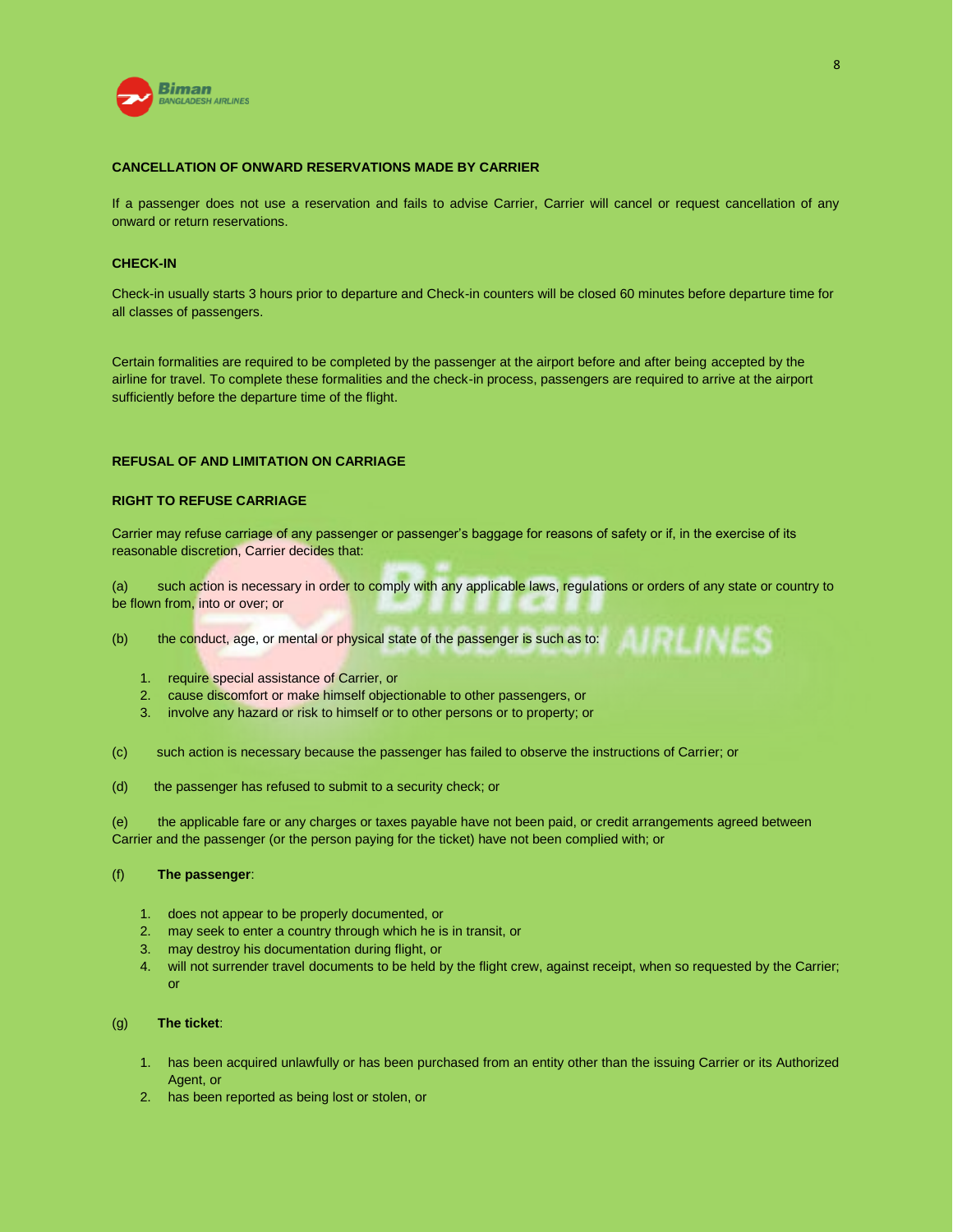

- is a counterfeit ticket, or
- 4. any flight or electronic coupon has been altered by anyone other than Carrier or its Authorized Agent, or in the case of a flight coupon, has been mutilated, and Carrier reserves the right to retain such ticket; or

(h) The person presenting the ticket cannot prove that he is the person named in the ticket. Carrier reserves the right to retain such paper ticket; or

(i) The person has been issued a Banning Notice and the person has bought the ticket while the ban applies. Once the Banning Notice has been issued to the person, he is not to buy a ticket or ask or allow anyone to buy a ticket for him. Carrier will refuse to carry the person if he tries to travel while a Banning Notice is in force against him and he will be entitled to a voluntary refund. The Banning Notice will state the date when the ban comes into effect.

# **LIMITATION ON CARRIAGE**

Acceptance for carriage of children, incapacitated persons, pregnant women or persons with illness may be subject to prior arrangement with Carrier, in accordance with Carrier's Regulations.

# **RIGHT OF SEARCH**

For reasons of safety and security, Carrier may request the passenger to permit a search to be made of his person and his baggage, and may search or have searched the passenger's baggage in his absence if the passenger is not available, for the purpose of determining whether he is in possession of or whether his baggage contains any item which is very harmful for carrier or any arms or munitions which have not been presented to Carrier in accordance. If the passenger is unwilling to comply with such request Carrier may refuse to carry the passenger or baggage and the sole recourse against Carrier for the passenger so refused shall be a refund calculated in accordance with the Carrier's Regulations relating to refunds described therein as "Involuntary Refund".

### **FREE BAGGAGE ALLOWANCE:**

| <b>Class</b>    | Adult/Child aged 2 years & above | Adult/Child aged 2 years & above | <b>Infant</b> |
|-----------------|----------------------------------|----------------------------------|---------------|
| <b>Business</b> | 30 Kgs                           | 30 Kgs                           | 10Kgs         |
| Economy         | 20 Kgs                           | $20$ Kgs                         | 10Kgs         |

### **Note:**

- **Excess baggage charges per kg will be calculated at the rate of 1.5% of the Economy class normal IATA fare.**
- Biman will not accept any single piece of baggage weighing more then 32 kgs.
- Free Baggage Allowance is applicable only on sectors operated by Biman Bangladesh Airlines. Any baggage over the free checked allowance will be charged as excess baggage.

**ARTICLES**, which may be carried free in addition to the free baggage allowance (Subject To Security Regulations).



- An overcoat wrap or blanket.
- An umbrella or walking stick.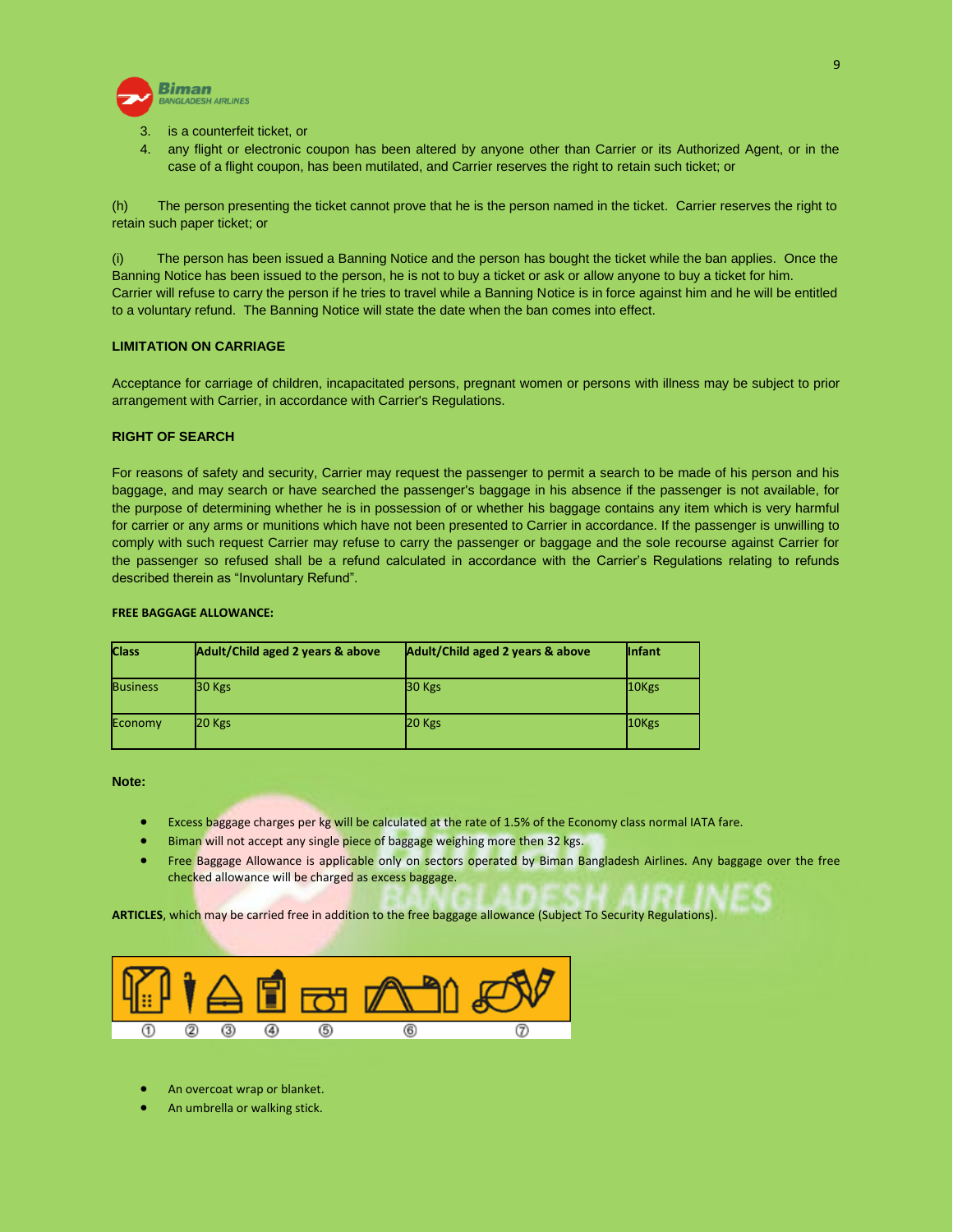

- A lady's handbag, lady's pocketbook or lady's purse.
- A reasonable amount of reading matter for the flight.
- A small camera and/or a pair of binoculars.
- Infant food for consumption in flight and infant's carrying basket.
- A fully collapsible invalid's wheelchair and/or a pair of crutches and/or braces or other prosthetic device for the passenger's use provided that the passenger is dependent upon them.

# **SECURITY REGULATIONS**

According to security regulations, passengers are advised:

- Not to accept any packets from unknown persons.
- Not to leave baggage unobserved at any time, especially within airport area. Unattended baggage may be removed by Airport Security Staff as object of suspicion.
- To declare before baggage screening / check-in if carrying any arms or explosive substance. Concealment is an offence under Aircraft Act and Rules.
- To carry only one hand baggage, the sum of the three dimensions (viz. length, breadth and height) of which should not exceed 115 cm.
- Battery cells / Dry cells carried in the hand baggage or in any electrical/electronic items are liable to be removed and the airline would not be in a position to hand-over the same at the destination. The same may be carried in registered baggage.

### **PROHIBITED ARTICLES**

Also carriage of dry cell batteries, knives, alcohol, scissors, sharp instruments, tools, fire arms, ammunition, and their toy replicas are prohibited in the passenger cabin.

# **VALUABLE ARTICLES**

Currency, precious metals, jewelry, negotiable instruments, securities, personal identification documents and other items of value are best carried with the passengers in the cabin.

**BANGLADESH AIRLINES** 

# **RESTRICTED ARTICLES**

Medicines and toiletries in limited quantities which are necessary or appropriate for the passenger during the journey, such as hair sprays, perfumes and medicines containing alcohol may be carried. Many of these listed articles can be carried as air cargo provided they are packed in accordance with cargo regulations.

#### **THE FOLLOWING ITEMS MAY BE CARRIED**

Dry ice in quantities not exceeding 2 kilograms (5 pounds) per passenger, used to pack perishables, as carry-on baggage only.

Alcoholic Beverage with approval of the carrier(s), small oxygen cylinders for medical use and small carbon dioxide gas cylinders worn by passenger for the operation of mechanical limbs.

The above terms are only illustrative and not exhaustive and for further information you may contact Biman office.

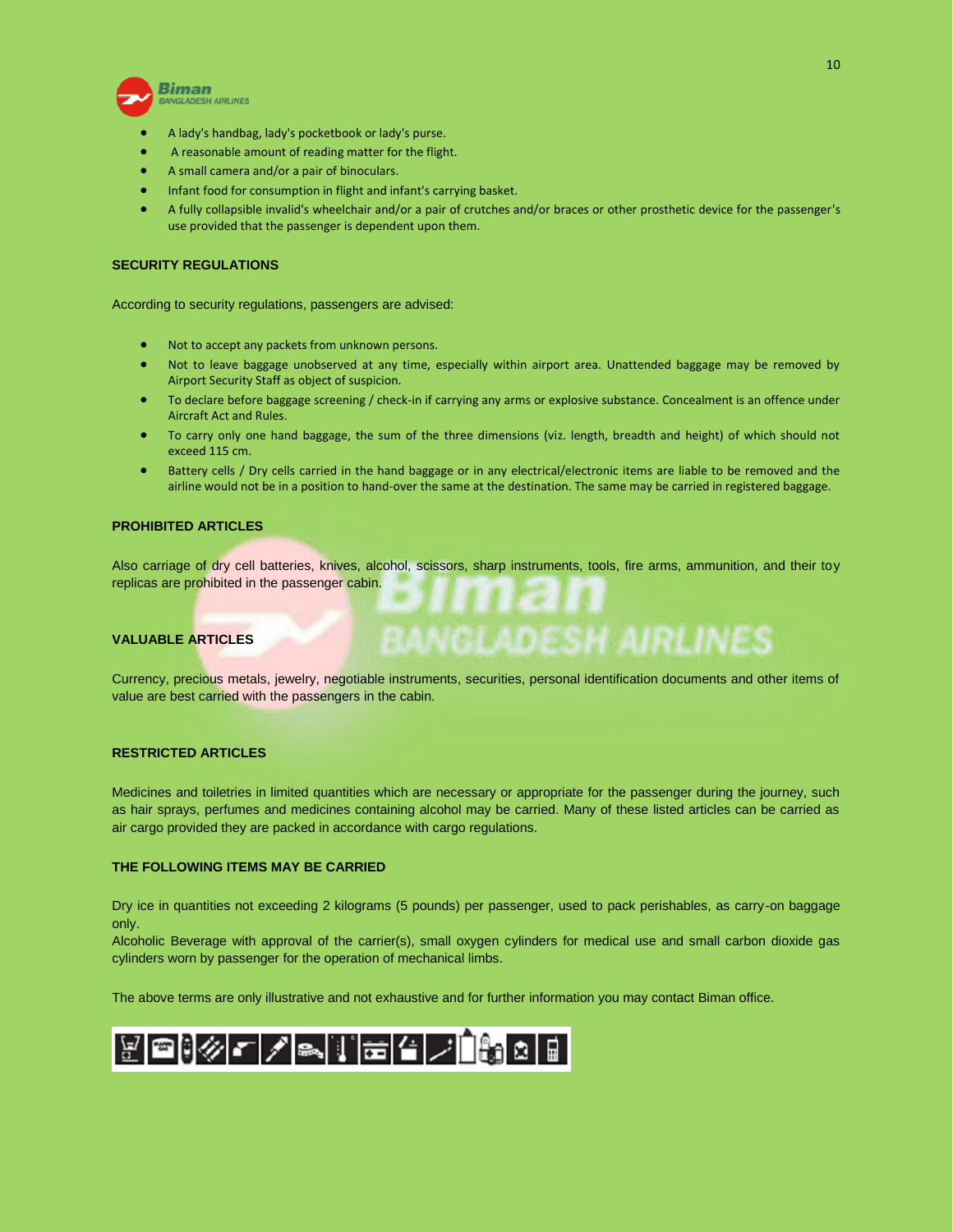

# **DANGEROUS ARTICLES IN BAGGAGE**

For safety reasons, dangerous articles, such as those listed below, must not be carried in passenger's baggage.

**COMPRESSED GASSES** deeply refrigerated, flammable non-flammable and poisonous) such as butane oxygen, liquid nitrogen, aqualung cylinders and compressed gas cylinders.

**CORROSIVES** such as acids, alkalis, mercury and wet cell batteries and apparatus containing mercury.

**EXPLOSIVES**, ammunitions, fireworks and flares, ammunition including blank cartridges handguns, fire works, pistol caps.

**FLAMMABLE LIQUIDS** and solids such as lighter refills, alcohol, lighter fuel, matches, paints, thinners, fire-lighters, lighters that need inverting before ignition, matches

**Radioactive material, Briefcases and attaché case with installed alarm devices.**

**OXIDISING MATERIALS** such as bleaching powder and peroxides.

**POISONS AND INFECTIOUS** substances such as insecticides, weed-killers and live virus materials.

**Other dangerous articles** such as magnetized materials, offensive or irritating materials.

**Prohibits the use of mobile phones on board at all times**.

### **ADVICE TO INTERNATIONAL PASSENGERS ON LIMITATIONS OF LIABILITY**

Passenger on a journey involving an ultimate destination or a stop in a country other than the country of origin are advised that the provisions of a treaty known as Warsaw Convention may be applicable to the entire journey, including any portion entirely within the country of origin or destination. For such passenger on a journey to from or with an agreed stopping place in the United States of America., the Convention and special contracts of carriage embodied in applicable tariffs provide that the liability of certain carriers parties to such special contracts, for death of or personal injury to passengers is limited in most cases to proven damages not to exceed U.S. \$75,000 per passenger, and that this liability up to such limit shall not depend on negligence on the part of the Carrier. The limit of liability of U.S. \$ 75,000 above is inclusive of legal fees and costs, except that in case of a claim brought in a State where provision is made for separate award of legal fees and costs, the limit shall be sum of U.S. \$58,000 exclusive of legal fees and costs.

**ADESH AIRLINES** 

For such passengers traveling by a carrier not a party to such special contracts or on a journey not to, from, or having an agreed stopping place in the United States of America, liability of the carrier for death or personal injury to passengers is limited in most cases to approximately U.S. \$ 10,000 or U.S. \$ 20,000.

The names of carrier parties to such special contracts are available at all ticket offices of such carriers and may be examined on request. Additional protection can usually be obtained by purchasing insurance from a private company. Such insurance is not affected by any limitation of the carrier's liability under the Warsaw Convention or such special contracts of carriage. For further information please consult your Airline or Insurance Company Representative.

Further information is available on request.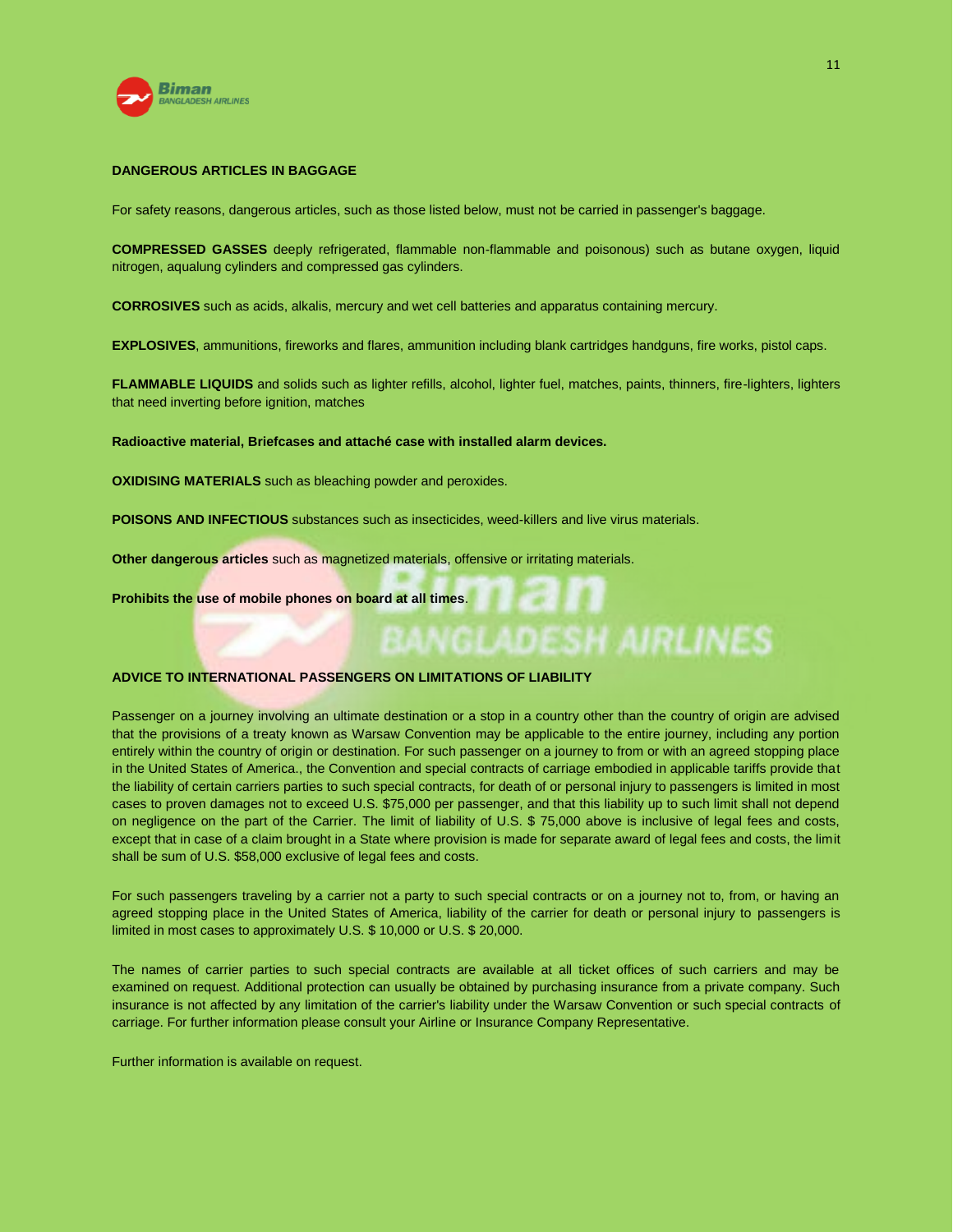

# **NOTICE OF BAGGAGE LIABILITY LIMITATIONS**

Liability for loss, delay, or damage to baggage is limited unless a higher value is declared in advance and additional charges are paid. For most international travel (including domestic portion of international journeys) the liability limit is approximately U.S. \$ 9.07 per pound (U.S. \$ 20.00 per kilo) for checked baggage and U.S. \$ 400.00 per passenger for unchecked baggage. For travel wholly between US points, Federal rules require any limit on an airline's baggage liability to be at least U.S. \$ 1,250.00 per passenger. Excess valuation may be declared on certain types of articles. Some carriers assume no liability for fragile, valuable or perishable articles. Further information may be obtained from the carrier.

### **IMPORTANT NOTICE**

If you break your journey for more than 72 hours at any point, please reconfirm your intention of using your continuing or return reservation. To do so, please inform the airline office at the point where you are intend to resume your journey at least 72 hours before departure of your flight. Failure to reconfirm will result in the cancellation of your reservation(s). This notice does not apply to you if your journey is wholly within Europe or your onward travel is on flights of Air Canada, American Airlines, British Airways, Lufthansa, Eastern Airlines, South African Airways, Trans World Airlines and United Airlines.

### **TIME LIMITATION ON CLAIMS AND ACTIONS**

### **NOTICE OF CLAIMS**

No action shall lie in the case of damage to checked baggage unless the person entitled to delivery complains to Carrier forthwith after the discovery of the damage, and, at the latest, within seven days from the date of receipt; and in the case of delay, unless the complaint is made at the latest within twenty-one days from the date on which the baggage has been placed at his disposal. Every complaint must be made in writing and dispatched within the times aforesaid.

### **LIMITATION OF ACTIONS**

Any right to damages shall be extinguished if an action is not brought within two years reckoned from the date of arrival at the destination, or from the date on which the aircraft ought to have arrived, or from the date on which the carriage stopped. The method of calculating the period of limitation shall be determined by the law of the court seized of the case.

# **MODIFICATION AND WAIVER**

No agent, employee or representative of Carrier has authority to alter, modify or waive any provision of these Conditions of Carriage.

#### **ANIMALS**

(a) Animals such as dogs, cats, household birds and other pets, when properly crated and accompanied by valid health and vaccination certificates, entry permits, and other documents required by countries of entry or transit will, with the advance agreement of Carrier, be accepted for carriage, subject to Carrier's Regulations.

(b) If accepted as baggage, the animal, together with its container and food carried, shall not be included in the free baggage allowance of the passenger but constitute excess baggage, for which the passenger shall pay the applicable rate.

(c) Guide dogs accompanying sight/hearing impaired passengers together with containers and food, will be carried free of charge in addition to the normal free baggage allowance, subject to Carrier's Regulations.

(d) Acceptance for carriage of animals is subject to the condition that passenger assumes full responsibility for such animal. Carrier shall not be liable for injury to or loss, delay, sickness or death of such animal or in the event that it is refused entry into or passage through any country, state or territory.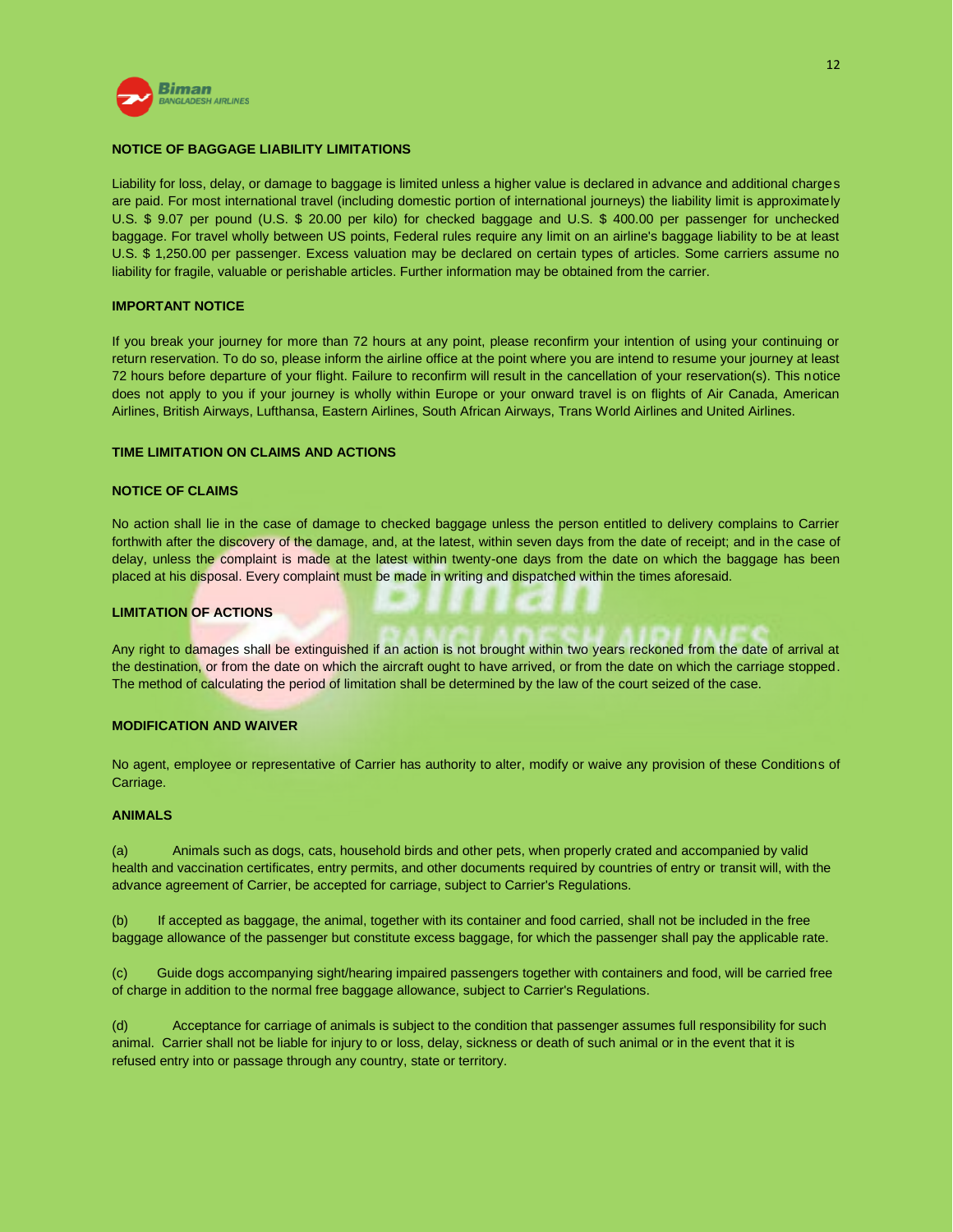

# **SCHEDULES, CANCELLATION OF FLIGHTS**

# **TIMES AND SCHEDULES NOT GUARANTEED.**

(a) Carrier undertakes to use its best efforts to carry the passenger and his baggage with reasonable dispatch. Times shown in the ticket, timetables or elsewhere are not guaranteed and do not form part of the contract of carriage and Carrier assume no responsibility for making connections.

(b) Schedules are subject to change without notice. Carrier may when circumstances so require alter or omit stopping places shown on the ticket or in schedules and may without notice substitute alternate carriers or aircraft.

(c) Carrier will not be liable for errors or omissions in timetables or other publications of schedules or in statements or representations made by employees, agents or representatives of Carrier as to the dates or times of departure or arrival or as to the operation of any flight.

### **CANCELLATION, CHANGES OF SCHEDULE, ETC**

(a) If Carrier cancels, terminates, diverts, postpones or delays a flight, substitutes a different type of aircraft or different class of service, is unable to provide previously confirmed space, fails to stop at a passenger's stopover or destination point, or causes the passenger to miss a connecting flight on which he holds a reservation, Carrier shall, with due consideration to the passenger's reasonable interests, either:

- 1. carry the passenger on another of its scheduled passenger services on which space is available; or
- 2. re-route the passenger to the destination indicated on the ticket or applicable portion thereof by its own scheduled services or the scheduled services of another carrier, or by means of surface transportation. If the sum of the fare, excess baggage charge and any applicable service charge for the revised routing is higher than the refund value of the ticket or applicable portion thereof, Carrier shall require no additional fare or charge from the passenger, and shall refund the difference if the fare and charges for the revised routing are lower.

(b) When circumstances so require, Carrier may without notice cancel, terminate, divert, postpone or delay any flight, substitute a different type of aircraft, or omit a stopover or destination point. In any of these events, Carrier shall carry, reroute or make a refund in accordance with the preceding Subparagraph (a) and shall be under no further liability to the passenger.

(c) If circumstances are such that the aircraft's weight limitations or seating capacity would otherwise be exceeded, Carrier shall decide in its reasonable discretion which passengers or items shall not be carried. In such event, Carrier shall carry, re-route or make a refund to the affected passengers in accordance with Subparagraph (a) above and shall be under no further liability to the passenger.

### **REFUNDS**

### **GENERAL**

On failure by Carrier to provide carriage in accordance with the contract of carriage, or where a passenger requests a voluntary change of his arrangements, refund for an unused ticket or portion thereof shall be made by Carrier in accordance with this Article and with Carrier's Regulations.

### **PERSON TO WHOM REFUND WILL BE MADE**

(a) Except as hereinafter provided in this Article, Carrier shall be entitled to make refund either to the person named in the ticket, or to the person who has paid for the ticket upon presentation of satisfactory proof.

(b) If a ticket has been paid for by a person other than the passenger named in the ticket, and Carrier has indicated on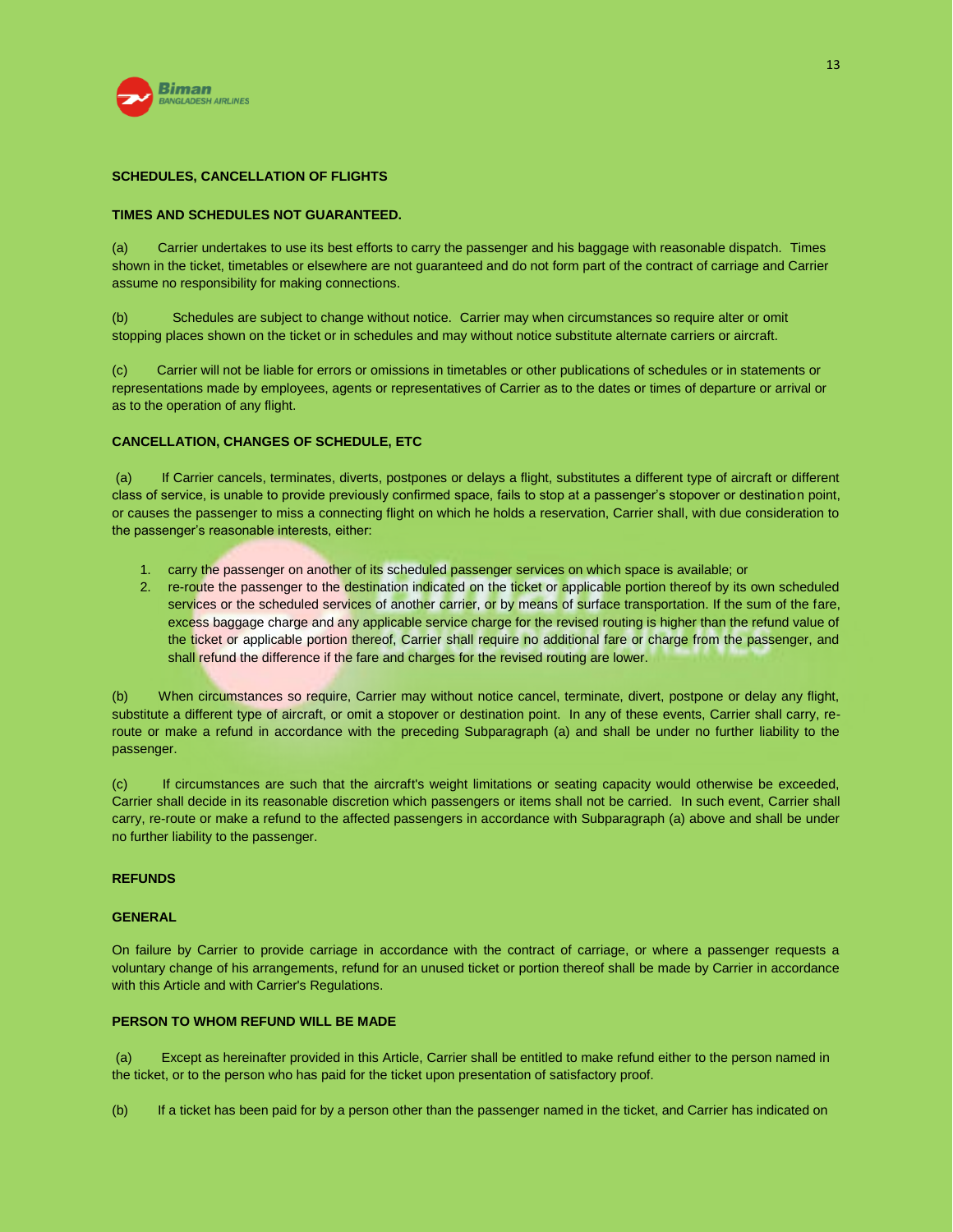

the ticket that there is a restriction on refund, Carrier shall make a refund only to the person paying for the ticket or to that person's order.

(c) Except in the case of lost tickets, refunds will only be made on surrender to Carrier of the passenger coupon or passenger receipt and surrender of all unused flight coupons.

(d) A refund made to anyone presenting the passenger coupon or passenger receipt and all unused flight coupons and holding himself out as a person to whom refund may be made in terms of Subparagraph (a) or (b) of this Paragraph shall be deemed a proper refund and shall discharge Carrier from liability and any further claim for refund from any person.

### **REFUND ON LOST TICKET**

If a ticket or portion thereof is lost, refund will be made on proof of loss satisfactory to Carrier and upon payment of any applicable service charge, on condition (a) that the lost ticket, or portion thereof, has not been used, previously refunded or replaced, and (b) that the person to whom the refund is made undertakes, in such form as may be prescribed by Carrier, to repay to Carrier the amount refunded in the event and to the extent that the lost ticket or portion thereof is used by any person or that refund thereof is made to any person in possession of the ticket.

# **REFUND OF CREDIT CARD TICKETS**

Following steps of refund in case of credit card ticket sales must be ensured.

- Cash refund or refunds by means of MCOs are not permissible if ticket was issued against a credit card.
- Refund of credit card tickets will be governed as per New Refund policy under BSP/ET environment.
- Payment of such ticket to be made to cardholder's bank account only with authority of Manager Revenue Accounts.

Following additional actions to be ensured in case of credit card refund:

- The refundable amount will be credited by means of the **Refund Authorization Form.**
- Currency of refund must be the same as currency of sale.
- In respect of refunds credited to the cardholders account, the sales commission Merchant Discount (MDR) commission and admissible refund charges will be recalled.

### **RIGHT TO REFUSE REFUND**

(a) Carrier may refuse refund when application therefore is made later than ninety days after the expiry of the validity of the ticket.

(b) Carrier may refuse refund on a ticket which has been presented to Carrier or to government officials of a country as evidence of intention to depart there from, unless the passenger establishes to Carrier's satisfaction that he has permission to remain in the country or that he will depart there from by another carrier or another means of transport.

### **CURRENCY**

All refunds will be subject to government laws, rules and regulations or orders of the country in which the ticket was originally purchased and of the country in which the refund is being made. Subject to the foregoing provision, refunds will be made in the currency in which the ticket was paid for, or in the currency of the country where the ticket was purchased or where the refund is being made, in an amount equivalent to the amount due in the currency originally collected.

### **BY WHOM TICKET REFUNDABLE**

Refunds will be made only by the Carrier which originally issued the ticket, or by its Agent, if so authorized, in accordance with Carrier's Regulations.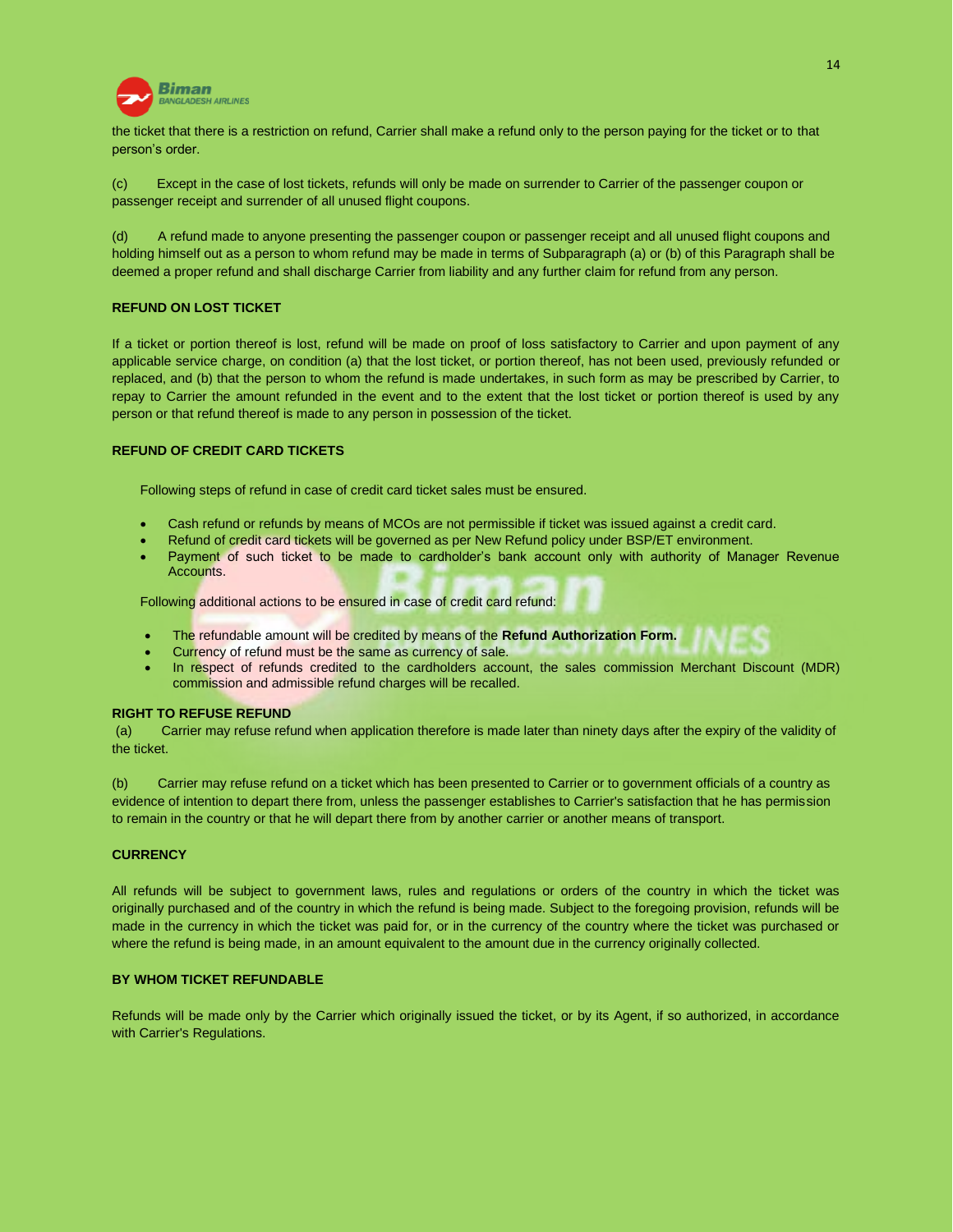

### **CONDUCT ABOARD AIRCRAFT**

If the passenger conducts himself aboard the aircraft so as to endanger the aircraft or any person or property on board, or obstructs the crew in the performance of their duties, or fails to comply with any instruction of the crew, or behaves in a manner to which other passengers may reasonably object, Carrier may take such measures as it deems necessary to prevent continuation of such conduct, including restraint of the passenger.

The passenger may not operate aboard the aircraft portable radios, electronic games or transmitting devices including radio controlled toys and walkie-talkies. The passenger shall not operate any other electronic devices on board without Carrier's permission, except that hearing aids and heart pacemakers may be used.

### **ADMINISTRATIVE FORMALITIES**

#### **GENERAL**

The passenger shall be solely responsible for complying with all laws, regulations, orders, demands and travel requirements of countries to be flown from, into or over, and with Carrier's Regulations and instructions. Carrier shall not be liable for any aid or information given by any agent or employee of Carrier to any passenger in connection with obtaining necessary documents or visas or complying with such laws, regulations, orders, demands, and requirements, whether given in writing or otherwise; or for the consequences to any passenger resulting from his failure to obtain such documents or visas or to comply with such laws, regulations, orders, demands, requirements, rules or instructions.

### **TRAVEL DOCUMENTS**

The passenger shall present all exit, entry, health and other documents required by laws, regulations, orders, demands or requirements of the countries concerned, and permit Carrier to take and retain copies thereof. Carrier reserves the right to refuse carriage of any passenger who has not complied with applicable laws, regulations, orders, demands or requirements or whose documents do not appear to be in order, or who does not permit Carrier to take and retain copies thereof.

#### **REFUSAL OF ENTRY**

The passenger agrees to pay the applicable fare whenever Carrier, on government order, is required to return a passenger to his point of origin or elsewhere owing to the passenger's inadmissibility into a country, whether of transit or of destination. Carrier may apply to the payment of such fare any funds paid to Carrier for unused carriage, or any funds of the passenger in the possession of Carrier. The fare collected for carriage to the point of refusal of entry or deportation will not be refunded by Carrier.

### **PASSENGER RESPONSIBLE FOR FINES, DETENTION COSTS, ETC**

If Carrier is required to pay or deposit any fine or penalty or to incur any expenditure by reason of the passenger's failure to comply with laws, regulations, orders, demands and travel requirements of the countries concerned or to produce the required documents, the passenger shall on demand reimburse to Carrier any amount so paid or deposited and any expenditure so incurred. Carrier may use towards such expenditure any funds paid to Carrier for unused carriage, or any funds of the passenger in the possession of Carrier.

### **CUSTOMS INSPECTION**

If required, the passenger shall attend inspection of his baggage, checked or unchecked, by customs or other government officials. Carrier is not liable to the passenger for any loss or damage suffered by the passenger through failure to comply with this requirement.